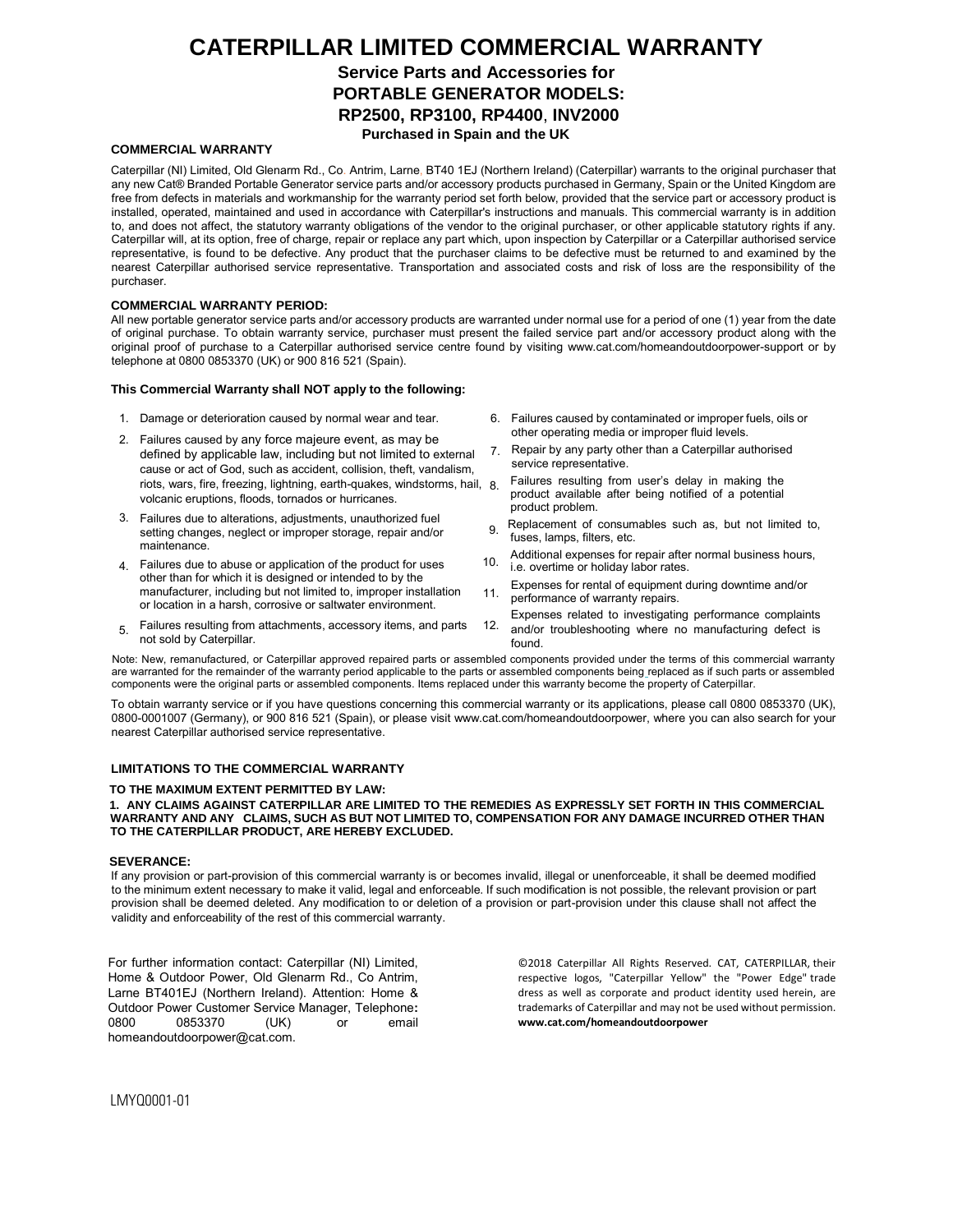# **GARANTÍA COMERCIAL LIMITADA DE CATERPILLAR Repuestos y accesorios para MODELOS DE GRUPOS ELECTRÓGENOS PORTÁTILES: RP2500, RP3100, RP4400, INV2000 Adquiridos en España y el Reino Unido**

# **GARANTÍA COMERCIAL**

Caterpillar (NI) Limited, Old Glenarm Rd., Co. Antrim, Larne, BT40 1EJ (Irlanda del Norte) (Caterpillar) garantiza al comprador original que todos los nuevos recambios o productos accesorios para grupos electrógenos portátiles de la marca Cat® adquiridos en España o el Reino Unido están libres de defectos de material y construcción durante el período de garantía especificado más adelante, siempre que el recambio o producto accesorio se instale, maneje, mantenga y utilice de acuerdo con las instrucciones y manuales de Caterpillar. Esta garantía comercial complementa, sin afectarlas, a las obligaciones legales de garantía del vendedor al comprador original, así como a otros derechos legales, si los hubiera. A su elección, Caterpillar reparará o sustituirá sin cargos adicionales cualquier pieza que se encuentre defectuosa tras una inspección por parte de Caterpillar o un proveedor de servicios autorizado por Caterpillar. Cualquier producto que el comprador reclame como defectuoso debe ser devuelto y examinado por el proveedor de servicios autorizado por Caterpillar más cercano. El transporte y los gastos y riesgos de pérdida asociados son responsabilidad del comprador.

## **PERÍODO DE GARANTÍA COMERCIAL:**

Todos los nuevos recambios o productos accesorios para grupos electrógenos portátiles cuentan con garantía durante un período de uso normal de un (1) año desde la fecha de adquisición original. Para disfrutar del servicio de la garantía, el comprador debe presentar el recambio o producto accesorio defectuoso junto con el recibo de compra original en un centro de servicio autorizado por Caterpillar; la lista de centros autorizados está disponible en [www.cat.com/homeandoutdoorpower-support](http://www.cat.com/homeandoutdoorpower-support) o llamando al teléfono 0800 0853370 (R. U.) o 900 816 521 (España).

#### **Esta g[arantía com](http://www.cat.com/homeandoutdoorpower)ercial NO se aplicará en los siguientes casos:**

- FÈ Daño o deterioro causados por el desgaste natural.
- $G$  Las averías provocadas por eventos de fuerza mayor tal $\&$ omo Las averias provocadas por eventos de ideiza mayor tancomo 7.<br>define la ley aplicable, incluidos, entre otros: causas/externas o desastres naturales como accidentes, choques, Áobos, vandalismo, disturbios, guerras, incendios, hielo, Áelámpagos, terremotos, tormentas de viento, granizo, Áerupciones volcánicas, inundaciones, tornados o huracanes.
- Averías producidas por alteraciones, ajustes, cambios de la configuración de combustible no autorizados y almacenaje, mantenimiento y/o reparaciones negligentes o inapropiados.
- Averías por abuso o uso del producto distinto a aquel para el cual ha sido diseñado por el fabricante, incluyendo pero sinÁimitarse a: instalación incorrecta o ubicación en un entorno áluro, corrosivo o 11. de agua salada.
- $\hat{E}$  Averías resultado de añadidos, accesorios y partes no $\hat{A}$ endidas por Caterpillar.
- $\hat{I}$   $\hat{E}$  Averías causadas por combustibles contaminados o $\hat{A}$ a al [] and  $\hat{E}$ ana&Amãor•ÁnÁd[•Ál^åã[•Ás^Á-Y}&ã[}ana{ã}d[ÁlÁnãq^|^•Ás}ana}^& anal[•Á å^Áð\*ãã[∙ĎÁ

Nota: Las piezas nuevas, transformadas o reparadas por Caterpillar o las partes montadas bajo los términos de esta garantía comercial están garantizadas durante el periodo restante de garantía aplicable a las piezas o componentes montados sustituidos, como si las piezas o componentes fueran los originales. Los artículos sustituidos bajo esta garantía son propiedad de Caterpillar.

Para recibir asistencia técnica o resolver cualquier duda relacionada con esta garantía comercial y su aplicación, llame al número 0800 0853370 (R. U.) o 900 816 521 (España); también puede visitar [www.cat.com/homeandoutdoorpower,](http://www.cat.com/homeandoutdoorpower) donde también podrá localizar el servicio técnico autorizado por Caterpillar más cercano.

#### **LIMITACIONES DE LA GARANTÍA COMERCIAL,**

#### **EN LA MEDIDA PERMITIDA POR LA LEY:**

**1. CUALQUIER RECLAMACIÓN CONTRA CATERPILLAR ESTÁ LIMITADA A LAS SOLUCIONES YA EXPRESADAS EN ESTA GARANTÍA COMERCIAL Y OTRAS RECLAMACIONES COMO, ENTRE OTRAS, COMPENSACIÓN POR DAÑOS OCURRIDOS A PRODUCTOS QUE NO SEAN DE CATERPILLAR, SE EXCLUYEN MEDIANTE ESTE DOCUMENTO**. **EXCLUSIÓN:**

Si alguna de las disposiciones o partes de esta garantía comercial es o llegara a ser no válida, ilegal o imposible de aplicar, deberá ser modificada el mínimo necesario para hacerla válida, legal y aplicable. Si la modificación no fuera posible, la disposición o parte en cuestión deberá eliminarse. Cualquier modificación o eliminación de una disposición o parte bajo esta cláusula no debe afectar a la validez y ejecutabilidad del resto de la garantía comercial.

Para más información, contacte con: Caterpillar (NI) Limited, Home and Outdoor Power, Old Glenarm Rd., Co Antrim, Larne BT401EJ (Irlanda del Norte). Advertencia: Home and Outdoor Power Customer Service Manager, Teléfono**:** 0800 0853370 (Reino Unido) o por correo electrónico homeandoutdoorpower@cat.com.

©2018 Caterpillar Todos los derechos reservados. Cat, CATERPILLAR, los logotipos correspondientes, el «amarillo Caterpillar», la imagen comercial «Power Edge», así como la identidad corporativa y de producto aquí utilizadas, son marcas comerciales de Caterpillar y no pueden utilizarse sin permiso. **www.cat.com/homeandoutdoorpower** 

inapropiados, aceites u otros medios de funcionamiento o niveles inadecuados de líquidos.

- Reparación a cargo de terceras partes que no sean proveedores de servicios autorizados por Caterpillar.
- 8. Averías debidas al retraso del usuario en presentar el producto después de ser notificado de un potencial problema en el producto.
- 9. Sustitución de consumibles como fusibles, luces, filtros, etc., entre otros.
- 10. Gastos adicionales de reparaciones fuera de los horarios comerciales normales. Por ejemplo, horas extras o tarifas de trabajo durante vacaciones.
- Gastos por alquiler de equipo durante el tiempo de inactividad y/o reparaciones de la garantía.
- 12. Gastos relacionados con quejas y/o resolución de problemas donde no hay un defecto de fábrica.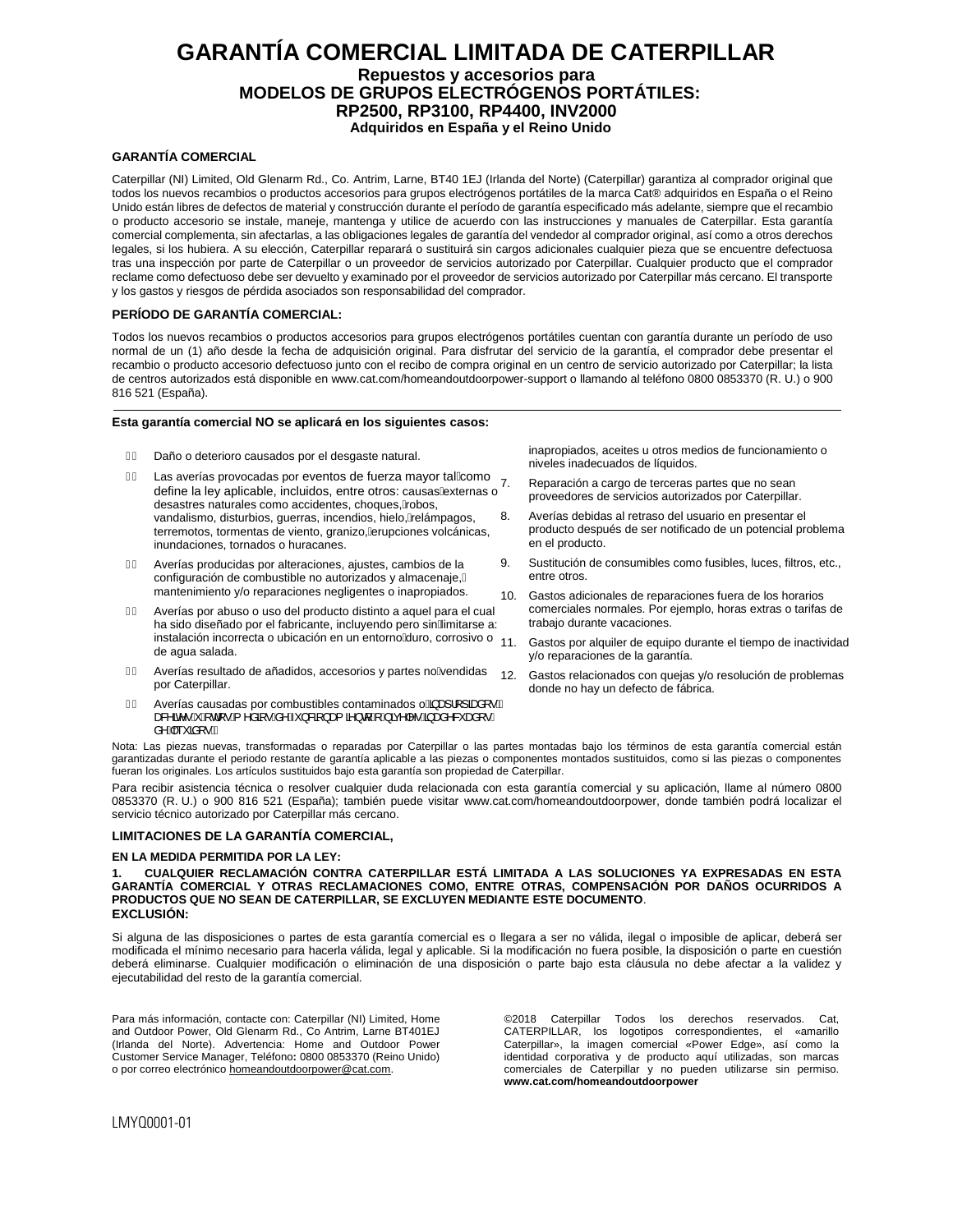# **GARANTIE COMMERCIALE LIMITÉE CATERPILLAR Pièces de rechange et accessoires pour les MODÈLES DE GROUPES ÉLECTROGÈNES :**

**RP2500, RP3100, RP4400, INV2000**

**Achetés en France**

# **GARANTIE COMMERCIALE**

Caterpillar (NI) Limited, dont le siège social est sis à Old Glenarm Rd., Co. Antrim, Larne BT401EJ, Irlande du Nord (ci-dessous dénommé « Caterpillar »), garantit à l'acquéreur initial que toutes les nouvelles pièces de rechange et nouveaux accessoires de la marque Cat® achetés en France sont exempts de tout vice de pièce et de main-d'œuvre pendant la période de garantie spécifiée ci-après, sous réserve que la pièce de rechange ou l'accessoire fasse l'objet d'un fonctionnement, d'une maintenance et d'une utilisation conformes aux instructions et manuels de Caterpillar. La présente garantie commerciale vient compléter, sans aller à leur encontre, les obligations de garantie légale du vendeur envers l'acquéreur initial, ainsi que tous les autres droits statutaires applicables, le cas échéant. Caterpillar, à son entière discrétion et à titre gracieux, réparera ou remplacera toute pièce qui s'avérerait défectueuse suite à une inspection réalisée par Caterpillar ou par un prestataire d'entretien agréé par Caterpillar. Tout produit déclaré défectueux par l'acquéreur doit être renvoyé au prestataire d'entretien agréé par Caterpillar le plus proche pour être examiné. L'acquéreur assume la responsabilité du transport et des coûts associés ainsi que la responsabilité du risque de perte.

**Dispositions particulières :** Caterpillar demeure lié par la garantie légale de conformité prévue par les articles L. 217-4 à L. 217-14 du Code de la consommation français, ainsi que par la garantie légale des vices cachés dans les conditions prévues par les articles 1641 à 1648 et 2232 du Code civil français. Les principales dispositions applicables en vertu des garanties susmentionnées sont présentées dans la section « Dispositions obligatoires concernant les garanties légales applicables aux consommateurs français » ci-après.

# **Période de garantie commerciale :**

Toutes les nouvelles pièces de rechange et nouveaux accessoires pour groupe électrogène sont garantis sous réserve de conditions normales d'utilisation pour une période d'un (1) an à compter de la date de l'achat initial. Pour bénéficier d'un service sous garantie, l'acquéreur doit présenter la pièce de rechange ou l'accessoire défectueux ainsi que la preuve de l'achat initial à un SAV agréé Caterpillar trouvé sur la page **<http://www.cat.com/outillageinterieuretjardinmotorise-assistance>** ou par téléphone au 08 05 54 29 40 (France).

# **Les situations suivantes NE SONT PAS couvertes par la garantie commerciale :**

- 1. Les dommages ou détériorations dus à une usure normale.<br>2. Les défaillances résultant d'un cas de force maieure, tel qu
- Les défaillances résultant d'un cas de force majeure, tel que défini par le droit applicable, y compris, mais sans s'y limiter, une cause externe ou une catastrophe naturelle, par exemple un accident, une collision, un vol, un acte de vandalisme, une émeute, une guerre, un incendie, le gel, la foudre, un tremblement de terre, une tempête de vent, la grêle, une éruption volcanique, une inondation, une tornade ou un cyclone/ouragan.
- 3. Les défaillances dues à des altérations, des réglages, des modifications non autorisées du circuit de carburant, une négligence ou des conditions d'entreposage, de réparation ou de maintenance inappropriées.
- 4. Les défaillances dues à un abus ou à un usage du produit différent des usages prévus par le fabricant, y compris, mais sans s'y limiter, une installation incorrecte ou une implantation dans un environnement difficile, corrosif ou salin.
- 5. Les défaillances causées par des fixations, accessoires et pièces non vendus par Caterpillar.
- 6. Les défaillances dues à l'utilisation d'un carburant, d'une huile ou de tout autre consommable contaminé ou inadapté, ou causées par des niveaux de liquide inappropriés.
- 7. Les réparations effectuées par toute partie autre qu'un prestataire d'entretien agréé par Caterpillar.
- 8. Les défaillances dues au retard de l'utilisateur pour mettre le produit à disposition après qu'il a été informé d'un problème potentiel concernant le produit.
- 9. Le remplacement des consommables, y compris, mais sans s'y limiter, les fusibles, les lampes, les filtres, etc.
- 10. Les dépenses supplémentaires de réparation hors des heures de travail normales, à savoir les taux de main-d'œuvre en heures supplémentaires et les jours fériés.
- 11. Les dépenses liées à la location d'équipements pendant l'immobilisation ou la réalisation des réparations au titre de la garantie.
- 12. Les dépenses liées au dépannage et à l'examen des réclamations concernant les performances de l'équipement lorsqu'aucun défaut de fabrication n'est identifié.

N.B. : les pièces et composants assemblés neufs, remis à neuf ou dont les réparations sont approuvées par Caterpillar, qui sont fournis au titre de la présente garantie commerciale sont couverts par la garantie pendant le reste de la Période de garantie applicable aux pièces et composants assemblés qui sont remplacés, comme si ces pièces ou composants assemblés de remplacement étaient des pièces ou composants assemblés d'origine. Les éléments remplacés au titre de la présente garantie commerciale deviennent la propriété de Caterpillar.

Pour bénéficier d'un service sous garantie ou pour toute question concernant la présente garantie commerciale ou son champ d'application, appeler le 08 05 54 29 40 (France) ou visiter la page **[http://www.cat.com/outillageinterieuretjardinmotorise-as](http://www.cat.com/outillageinterieuretjardinmotorise-assistance)sistance**, pour trouver le prestataire d'entretien agréé par Caterpillar le plus proche.

# **LIMITATIONS DE LA GARANTIE COMMERCIALE**

**DANS LES LIMITES PERMISES PAR LA LOI, TOUTE RÉCLAMATION À L'ENCONTRE DE CATERPILLAR EST LIMITÉE AUX RECOURS EXPRESSÉMENT PRÉVUS PAR LA PRÉSENTE GARANTIE COMMERCIALE. TOUTE RÉCLAMATION, Y COMPRIS, MAIS SANS S'Y LIMITER, L'INDEMNISATION DE DOMMAGES OU PRÉJUDICES OCCASIONNÉS, SAUF CEUX OCCASIONNÉS AU PRODUIT CATERPILLAR, EST EXCLUE PAR LA PRÉSENTE.**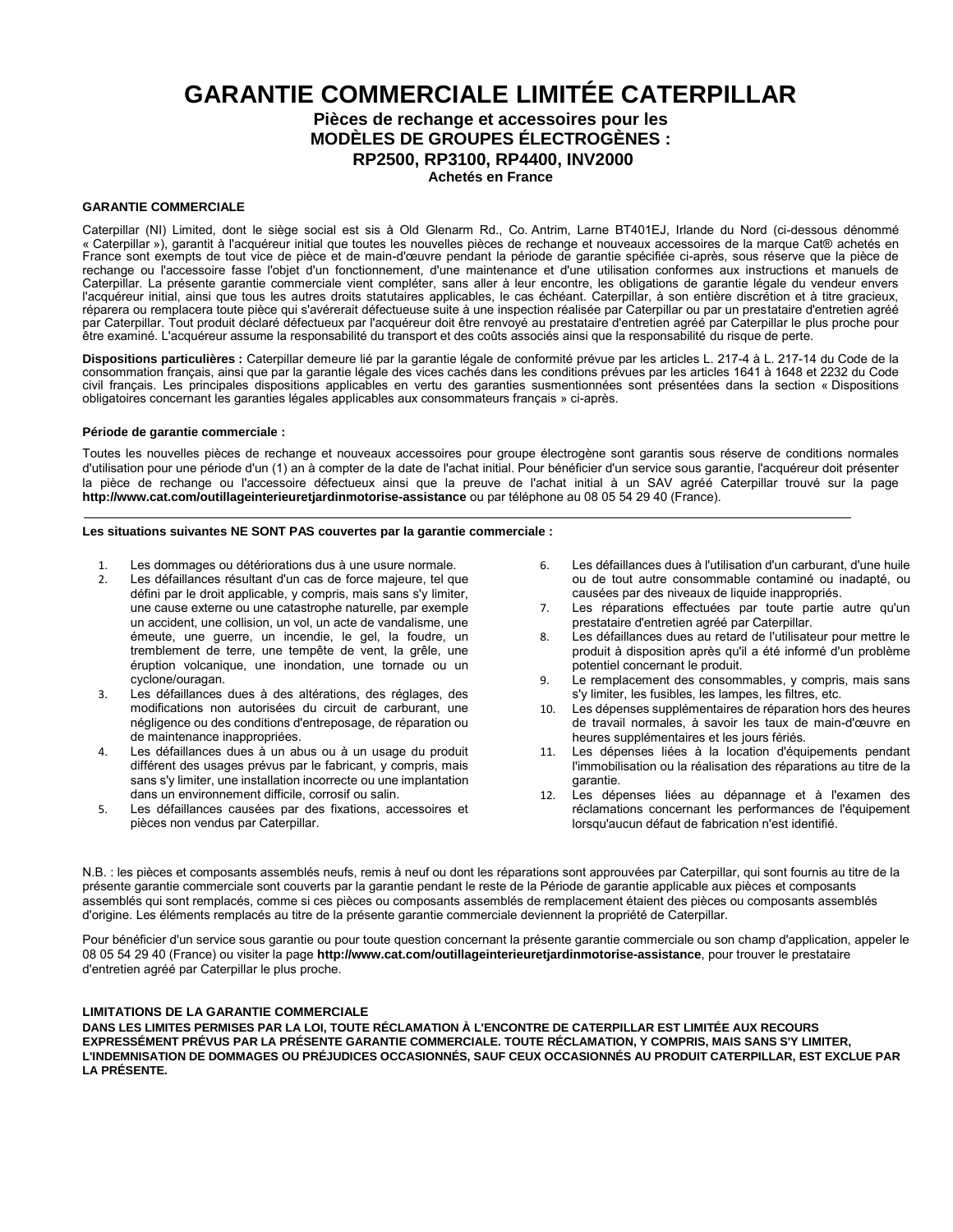## **Autonomie :**

Si une quelconque disposition ou partie d'une disposition de la présente garantie commerciale est ou devient non valide, illégale ou inapplicable, ladite disposition ou partie de disposition est réputée modifiée dans la limite nécessaire pour la rendre valide, légale et applicable. Si une telle modification s'avère impossible, la disposition ou partie de disposition concernée est réputée non écrite. Toute modification ou suppression d'une disposition ou d'une partie de disposition en vertu de la présente clause n'affecte pas la validité et l'applicabilité du reste de la présente garantie commerciale.

# **DISPOSITIONS OBLIGATOIRES CONCERNANT LES GARANTIES LÉGALES APPLICABLES AUX CONSOMMATEURS FRANÇAIS :**

Lorsqu'il agit en garantie légale de conformité, le consommateur :

- bénéficie d'un délai de deux ans à compter de la délivrance du bien pour agir ;
- peut choisir entre la réparation ou le remplacement du bien, sous réserve des conditions de coût prévues par l'article L. 271-9 du code de la consommation ;
- est dispensé de rapporter la preuve de l'existence du défaut de conformité du bien durant les six mois suivant la délivrance du bien.

Ce délai est porté à vingt-quatre mois à compter du 18 mars 2016, sauf pour les biens d'occasion.

La garantie légale de conformité s'applique indépendamment de la garantie commerciale éventuellement consentie.

Le consommateur peut décider de mettre en œuvre la garantie contre les défauts cachés de la chose vendue au sens de l'article 1641 du code civil et dans cette hypothèse, il peut choisir entre la résolution de la vente ou une réduction du prix de vente conformément à l'article 1644 du code civil.

### **Article L. 217-4 du code de la consommation**

Le vendeur livre un bien conforme au contrat et répond des défauts de conformité existant lors de la délivrance. Il répond également des défauts de conformité résultant de l'emballage, des instructions de montage ou de l'installation lorsque celle- ci a été mise à sa charge par le contrat ou a été réalisée sous sa responsabilité.

# **Article L. 217-5 du code de la consommation**

Le bien est conforme au contrat :

- 1° S'il est propre à l'usage habituellement attendu d'un bien semblable et, le cas échéant :
- s'il correspond à la description donnée par le vendeur et possède les qualités que celui-ci a présentées à l'acheteur sous forme d'échantillon ou de modèle ;
- s'il présente les qualités qu'un acheteur peut légitimement attendre eu égard aux déclarations publiques faites par le vendeur, par le producteur ou par son représentant, notamment dans la publicité ou l'étiquetage ;

2° Ou s'il présente les caractéristiques définies d'un commun accord par les parties ou est propre à tout usage spécial recherché par l'acheteur, porté à la connaissance du vendeur et que ce dernier a accepté

#### **Article L. 217-12 du code de la consommation**

L'action résultant du défaut de conformité se prescrit par deux ans à compter de la délivrance du bien.

# **Article L. 217-16**

Lorsque l'acheteur demande au vendeur, pendant le cours de la garantie commerciale qui lui a été consentie lors de l'acquisition ou de la réparation d'un bien meuble, une remise en état couverte par la garantie, toute période d'immobilisation d'au moins sept jours vient s'ajouter à la durée de la garantie qui restait à courir.

Cette période court à compter de la demande d'intervention de l'acheteur ou de la mise à disposition pour réparation du bien en cause, si cette mise à disposition est postérieure à la demande d'intervention.

#### **Article 1641 du Code civil**

Le vendeur est tenu de la garantie à raison des défauts cachés de la chose vendue qui la rendent impropre à l'usage auquel on la destine, ou qui diminuent tellement cet usage que l'acheteur ne l'aurait pas acquise, ou n'en aurait donné qu'un moindre prix, s'il les avait connus.

#### **Article 1648 du Code civil**

L'action résultant des vices rédhibitoires doit être intentée par l'acquéreur dans un délai de deux ans à compter de la découverte du vice.

Pour plus de renseignements, contactez : Caterpillar (NI) Limited, Home and Outdoor Power, Old Glenarm Rd., Co. Antrim, Larne BT401EJ (Irlande du Nord). À l'attention de : Home and Outdoor Power Customer Service Manager, par téléphone **:** 0800 0853370 (R-U) ou par e-mail : homeandoutdoorpower@cat.com.

©2018 Caterpillar. Tous droits réservés. CAT, CATERPILLAR, leurs logos respectifs, le « jaune Caterpillar », l'habillage commercial « Power Edge », ainsi que l'image de marque de l'entreprise et des produits figurant dans le présent document, sont des marques commerciales de Caterpillar qui ne peuvent pas être utilisées sans autorisation.

**http://www.cat.com/outillageinterieuretjardinmotorise**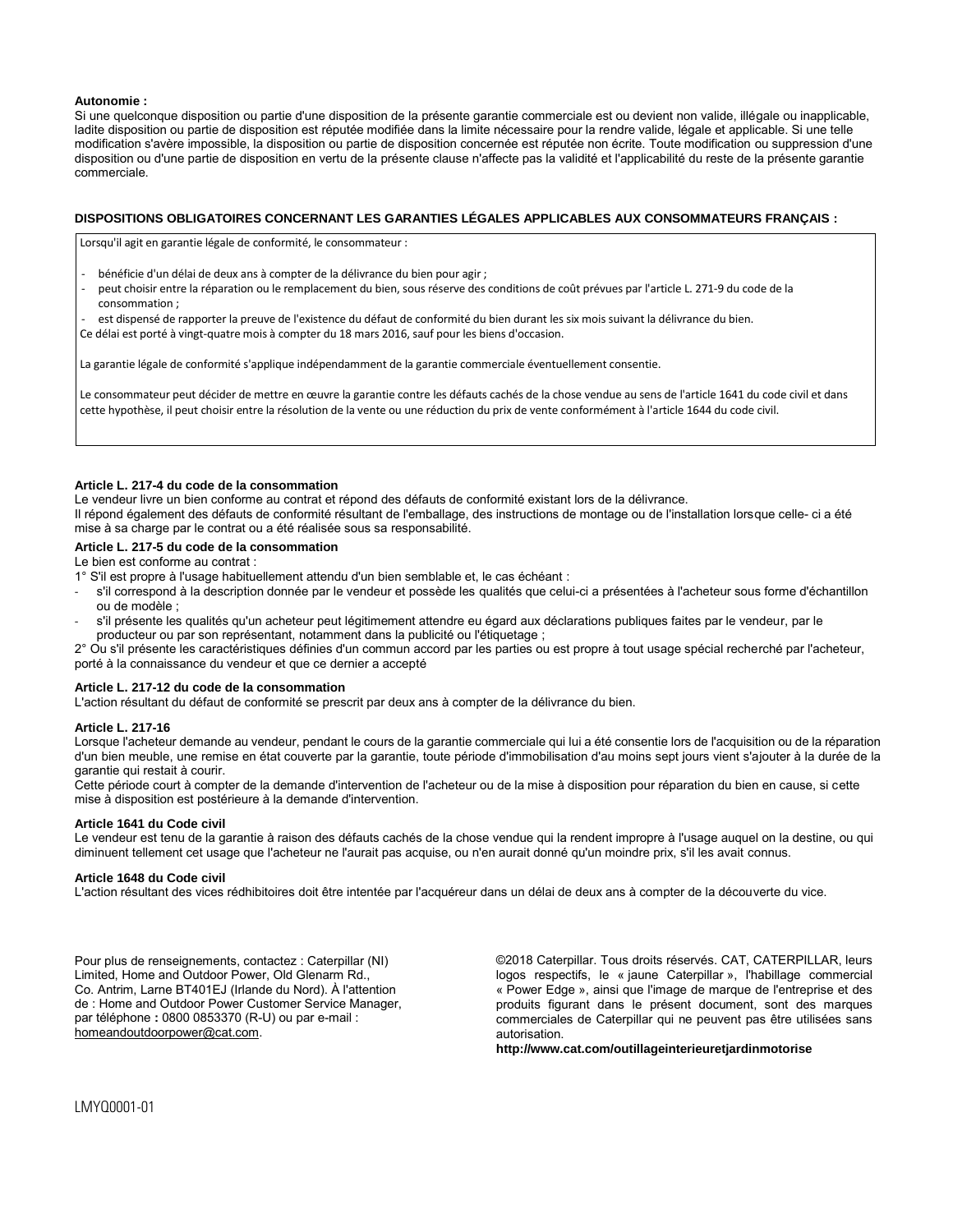# **EINGESCHRÄNKTE GARANTIE VON CATERPILLAR Serviceteile und Zubehör für TRAGBARE GENERATORMODELLE: RP2500, RP3100, RP4400, INV2000 Gekauft in Deutschland**

# **PRODUKTGARANTIE**

Caterpillar (NI) Limited, Old Glenarm Rd., Co Antrim, Larne BT40 1EJ (Nordirland) (Caterpillar) garantiert dem Erstkäufer für die unten angeführte Garantiedauer, dass alle in Deutschland erworbenen neuen Serviceteile und Zubehörprodukte für tragbare Generatoren der Marke Cat® frei von Material- und Verarbeitungsfehlern sind, sofern das Ersatzteil bzw. das Zubehörprodukt gemäß den Anleitungen und Handbüchern von Caterpillar installiert, betrieben, gewartet und verwendet wird. Diese Produktgarantie erfolgt zusätzlich zu den gesetzlichen Gewährleistungsverpflichtungen des Verkäufers gegenüber dem Erstkäufer. Sie hat keinen Einfluss auf diese Verpflichtungen oder eventuelle weitere gesetzliche Ansprüche. Caterpillar wird nach eigenem Ermessen und kostenlos alle Produktteile reparieren oder ersetzen, die sich nach einer Überprüfung durch Caterpillar oder eines von Caterpillar autorisierten Dienstanbieters als fehlerhaft erweisen. Jedes Produkt, das der Käufer als fehlerhaft reklamiert, muss an den nächstgelegenen, von Caterpillar autorisierten Dienstanbieter zurückgegeben und dort überprüft werden. Transportkosten und andere damit zusammenhängende Kosten sowie das Verlustrisiko sind vom Käufer zu tragen.

#### **GARANTIEDAUER:**

Für alle neuen Serviceteile und/oder Zubehörprodukte für tragbare Generatoren gilt bei normalem Gebrauch eine Garantie für die Dauer von einem (1) Jahr ab dem ursprünglichen Kaufdatum. Um die Garantieleistung in Anspruch zu nehmen, muss der Käufer einem autorisierten Caterpillar Servicezentrum das defekte Serviceteil und/oder das Zubehörprodukt zusammen mit dem Original-Kaufbeleg vorweisen. Autorisierte Caterpillar Servicezentren finden Sie unte[r www.cat.com/homeandoutdoorpower-support,](http://www.cat.com/homeandoutdoorpower-support) oder rufen Sie an unter 0800-0001007 (Deutschland).

## **Diese Produktgarantie gilt NICHT in folgenden Fälle[n:](http://www.cat.com/homeandoutdoorpower)**

- 1. Schaden oder Verschleiß durch normale Abnutzung.
- 2. Fehler, die zurückzuführen sind auf höhere Gewalt gemäß der Definition durch das jeweilige Gesetz, einschließlich, aber nicht begrenzt auf äußere Ursachen wie Unfall, Kollision, Diebstahl, Vandalismus, Aufstände, Kriege, Brand, Frost, Blitzschlag, Erdbeben, Sturm, Hagel, Vulkanausbrüche, Überschwemmungen, Tornados oder Wirbelstürme.
- 3. Fehler aufgrund von Veränderungen, Anpassungen, nicht autorisierten Änderungen der Kraftstoffeinstellung, Vernachlässigung oder unsachgemäßer Lagerung, Reparatur und/oder Wartung.
- 4. Fehler aufgrund der nicht ordnungsgemäßen Nutzung oder Anwendung des Produkts für Zwecke, die von den Zwecken abweichen, für die das Produkt vom Hersteller entwickelt und vorgesehen wurde, einschließlich aber nicht beschränkt auf die unsachgemäße Installation oder die Lagerung unter rauen, korrosiven Bedingungen oder in einer Salzwasser-Umgebung.
- 5. Fehler, die von Anbauteilen, Zubehörteilen und Teilen, die von Caterpillar nicht verkauft werden, verursacht werden.
- 6. Fehler, die durch verschmutzte oder ungeeignete Kraftstoffe, Öle oder andere Betriebsmittel oder unsachgemäße Flüssigkeitsfüllzustände verursacht werden.
- 7. Reparaturen, die nicht von einem von Caterpillar autorisierten Dienstanbieter durchgeführt werden.
- 8. Fehler, die dadurch verursacht werden, dass der Anwender nach der Benachrichtigung über einen möglichen Produktfehler das Produkt nicht zügig zur Verfügung stellt.
- 9. Ersatz für Kleinteile, wie zum Beispiel aber nicht beschränkt auf – Sicherungen, Leuchten, Filter usw.
- 10. Zusätzliche Kosten aufgrund von Reparaturen außerhalb der normalen Geschäftszeiten, d. h. Sondertarife bei Überstunden oder an Feiertagen.
- 11. Kosten für das Anmieten von Geräten bei Ausfällen bzw. während einer Reparatur im Rahmen der Garantie.
- 12. Kosten in Zusammenhang mit der Überprüfung von Leistungsreklamationen bzw. der Fehlerbehebung, bei der keine Herstellungsfehler festgestellt werden.

Hinweis: Neue, wiederaufbereitete oder von Caterpillar zugelassene reparierte Teile oder zusammengebaute Komponenten, die unter den Bedingungen dieser Garantie bereitgestellt werden, werden für die restliche Garantiedauer, die für die zu ersetzenden Teile oder zusammengebauten Komponenten gilt, so gewährleistet, als ob solche Teile oder zusammengebauten Komponenten die ursprünglichen Teile oder zusammengebauten Komponenten seien. Die im Rahmen dieser Garantie ausgetauschten Elemente werden zum Eigentum von Caterpillar.

Unter der Telefonnummer 0800-0001007 (Deutschland) können Sie Garantieansprüche geltend machen oder Fragen zu dieser Garantie klären. Sie können auch unsere Website unte[r www.cat.com/homeandoutdoorpower](http://www.cat.com/homeandoutdoorpower) besuchen, um den nächstgelegenen von Caterpillar autorisierten Dienstanbieter zu finden.

#### **EINSCHRÄNKUNGEN DER PRODUKTGARANTIE,**

#### **SOWEIT GESETZLICH ZUGELASSEN:**

**1. ALLE ANSPRÜCHE GEGEN CATERPILLAR SIND AUF DIE IN DIESER PRODUKTGARANTIE AUSDRÜCKLICH ANGEFÜHRTEN RECHTSMITTEL BESCHRÄNKT UND ALLE FORDERUNGEN WIE, EINSCHLIESSLICH ABER NICHT BEGRENZT AUF, SCHADENSERSATZ FÜR SCHÄDEN UNABHÄNGIG VOM CATERPILLAR-PRODUKT, WERDEN HIERMIT AUSGESCHLOSSEN.**

#### SALVATORISCHE KLAUSEL:

Sollte eine Bestimmung oder eine Teilbestimmung dieser Garantie ungültig, illegal oder nicht durchführbar sein, wird sie im geringsten notwendigen Maße als geändert angesehen, sodass sie gültig, legal und durchführbar ist. Falls eine solche Änderung nicht möglich ist, gilt die betreffende Bestimmung oder Teilbestimmung als entfernt. Jegliche Änderung oder Entfernung einer Bestimmung oder Teilbestimmung unter dieser Klausel berührt nicht die Gültigkeit und Durchsetzbarkeit der übrigen Bestimmungen dieser Garantie.

Weitere Informationen erhalten Sie unter der Adresse: Caterpillar (NI) Limited, Home and Outdoor Power, Old Glenarm Rd., Co Antrim, Larne BT401EJ (Nordirland). Achtung: Home and Outdoor Power Customer Service Manager, Telefon**:** 0800 0853370 (GB) oder E-Mail: homeandoutdoorpower@cat.com.

©2018 Caterpillar Alle Rechte vorbehalten. CAT, CATERPILLAR, ihre entsprechenden Logos, das "Gelb von Caterpillar" und die Handelsaufmachung "Power Edge" sowie die darin verwendete Unternehmens- und Produktidentität sind Marken von Caterpillar und dürfen ohne eine Genehmigung nicht verwendet werden. **www.cat.com/homeandoutdoorpower**